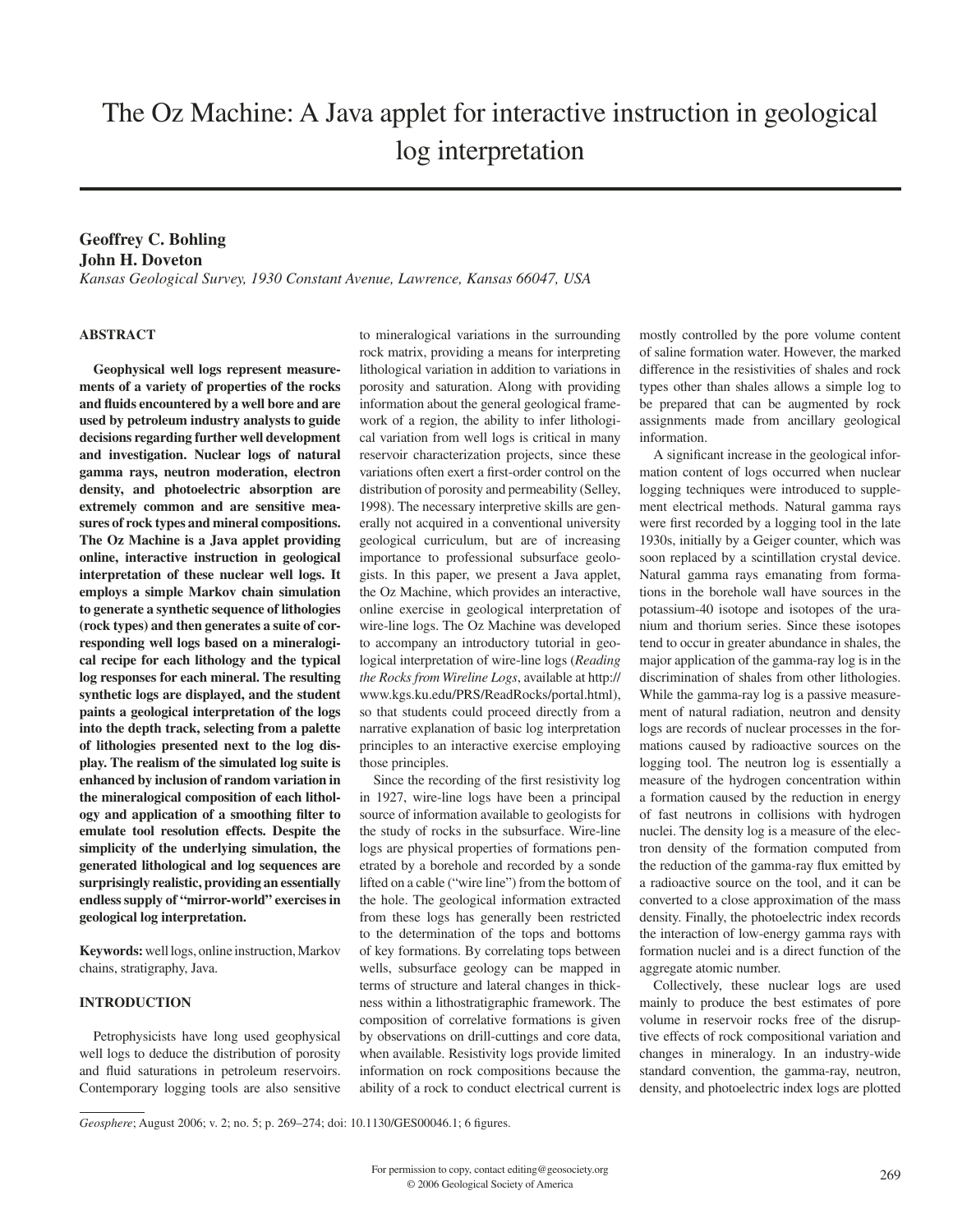together so that petrophysicists can discern porosity and lithological variability immediately. The interpretation of rock types from log types is an inverse form of reasoning because it works from effect (the log responses) to cause (the earth model). The process is further complicated by potential ambiguities because several different earth models can cause similar log responses. By contrast, a forward model of logs generated from an earth model is an explicit result that is computed relatively easily by convolving a rock sequence with the physical properties of the mineral and fluid components. This observation is the basis for the Oz Machine, which was designed as an interactive teaching device when training neophyte petrophysicists to make lithological inferences from wire-line logs of common occurrence.

#### **Design Philosophy of the Oz Machine**

The Oz Machine uses a simple one-dimensional Markov chain simulation to generate the vertical sequence of lithologies that serves as the basis for the log interpretation exercise. Vistelius (1949) first introduced the concept of applying Markov chain analysis to the study of sedimentary successions, and a wide variety of papers on the topic has appeared in the intervening years. However, the application of Markov chains within the Oz Machine is purely as a simulation device rather than a method for the analysis of outcrop or borehole sequences. The earliest publication that described the use of a transition probability matrix within a computer program to generate synthetic successions was written by Krumbein (1967). The book by Harbaugh and Bonham-Carter (1970) includes an extensive and useful review of Markovian sedimentary succession modeling and its implementation in simple computer programs. More recent publications have tackled the more difficult (but necessary) procedures that are involved in the simulation of lithologies in two or three spatial dimensions, such as a North Sea field application by Moss (1990) and simulation of fluvial fan deposits in the Loranca Basin of Spain by Elfeki and Dekking (2001). Carle and Fogg (1996, 1997) and Weissmann et al. (1999) presented applications of three-dimensional Markov chain simulation of facies distributions based on continuous-lag transition probability models, demonstrating that the transition probability approach provides a more geologically intuitive means of specifying the spatial structure than more traditional simulation techniques based on spatial covariance functions.

The name "Oz Machine" perhaps requires some explanation. The "Machine" component refers to the core engine of the applet that is the operation of the transition probability matrix in the generation of a Markovian stratigraphic succession. "Oz" draws on the fictional associations with Kansas. Some of the characters that Dorothy met in the Land of Oz were caricatures of family members and friends back in Kansas. While the output of the Oz Machine is intended to be an acceptable simulation of the Kansas (and by extension, U.S. Midwest) subsurface, its limitations as a rigorous representation are obvious from its design features. First, it is a parametric model that is controlled by a set of transition probabilities. As an immediate consequence, simulated lithology thicknesses, which are dictated by the main diagonal elements of the transition probability matrix, follow a geometric distribution (Krumbein and Dacey, 1969), as contrasted with observed thicknesses, which are more closely matched by a log-normal distribution (Pettijohn, 1957). This limitation could be overcome by modifying the process to an embedded Markov chain in which the order of lithologies was simulated and linked with a distribution that more closely mimicked actual lithology thicknesses. However, the purpose of the Oz Machine is not to educate students in lithology thickness, but in the association between log responses and lithology. In the short (100 ft) sections generated by the Oz Machine, the lithology thicknesses are not unreasonable. At the same time, the student might notice that the succession of rock types might seem to be a little "accelerated," in the sense that there is generally more variety than would be seen in a typical Kansas subsurface section of equivalent length. Again, the spacing of the lithologies in the simulation is controlled by the transition probability matrix and can be computed explicitly as matrices of mean first passage times and their variances (Doveton and Duff, 1984). Although the enhanced vertical variation generated by the Oz Machine is slightly unrealistic, it is beneficial for the purposes of the exercise, in that the simulated sequences provide a more engaging challenge than they would if they displayed a more realistic (that is, more monotonous) level of variation.

In summary, the Oz Machine creates a "mirror world" (cf. Gelernter, 1993) of the Kansas subsurface in which the desired features of the associations between ideal rocks and log responses are honored and other aspects are emulated to varying degrees of credibility. A simple analogy can be made with the iconic London Underground Map, which was controversial when it was introduced as a circuit diagram in 1933 because the match between stations and their geographic locations was only approximate. But today, millions of travelers

instinctively use the mirror-world map of the Tube to find their way around London in the subsurface, but realize the limitations of the map as an accurate guide for street navigation.

At each step of the simulation, the log responses of the lithology are computed by convolving the proportions of the mineral content with the log properties of the mineral end members. The set of log response equations provides either exact (if ideal) solutions or close approximations to nonlinear relationships. The log responses of a wide variety of sedimentary minerals have been tabulated (including revisions and updates) for many years in chart books published by Schlumberger and are reported episodically on their Web site at www.oilfield.slb.com. Because the output of the Oz Machine is a forward-modeled representation of log responses of ideal rocks based on their mineral properties, its education in the hypothetical context should be used as a precursor to the study of real logged successions with their lithological complexity, borehole environmental problems, and vagaries in tool performance.

The Oz Machine has been beta-tested for two years at the University of Kansas as a component of a course in geological log analysis. Following introductory lectures on tool theory and log analysis methods, the students are provided with the Oz Machine to hone their skills in the basics of the interpretation of geology from logs. The student grade is based entirely on their completion of an individualized "millipede," a thousand feet of a Kansas subsurface succession logged by spectral gamma-ray, lithodensity, and neutron porosity tools. The students are encouraged to consider this as a petrophysical mapping project to be approached in a similar spirit to their observations and description of a lengthy outcrop in the field. Following this analogy, the Oz Machine then becomes an introductory lab module where students would be presented with selected examples of common lithologies as a preparation for fieldwork on successions with wider variabilities in rock properties and weathering aspects. For interested readers, the substance of this course is contained in Doveton (2004) as a CD reissue of the Society for Sedimentary Geology (SEPM) Short Course Notes #29 published in 1994. The most common request from beta-users at locations remote from Kansas has been for the inclusion of alternative transition probability matrices with lithologies keyed to sedimentary successions elsewhere. Such adaptations would be conceptually trivial (but labor-intensive) to implement and could be developed either from hypothetical transitions or based on statistics counted from outcrop or core.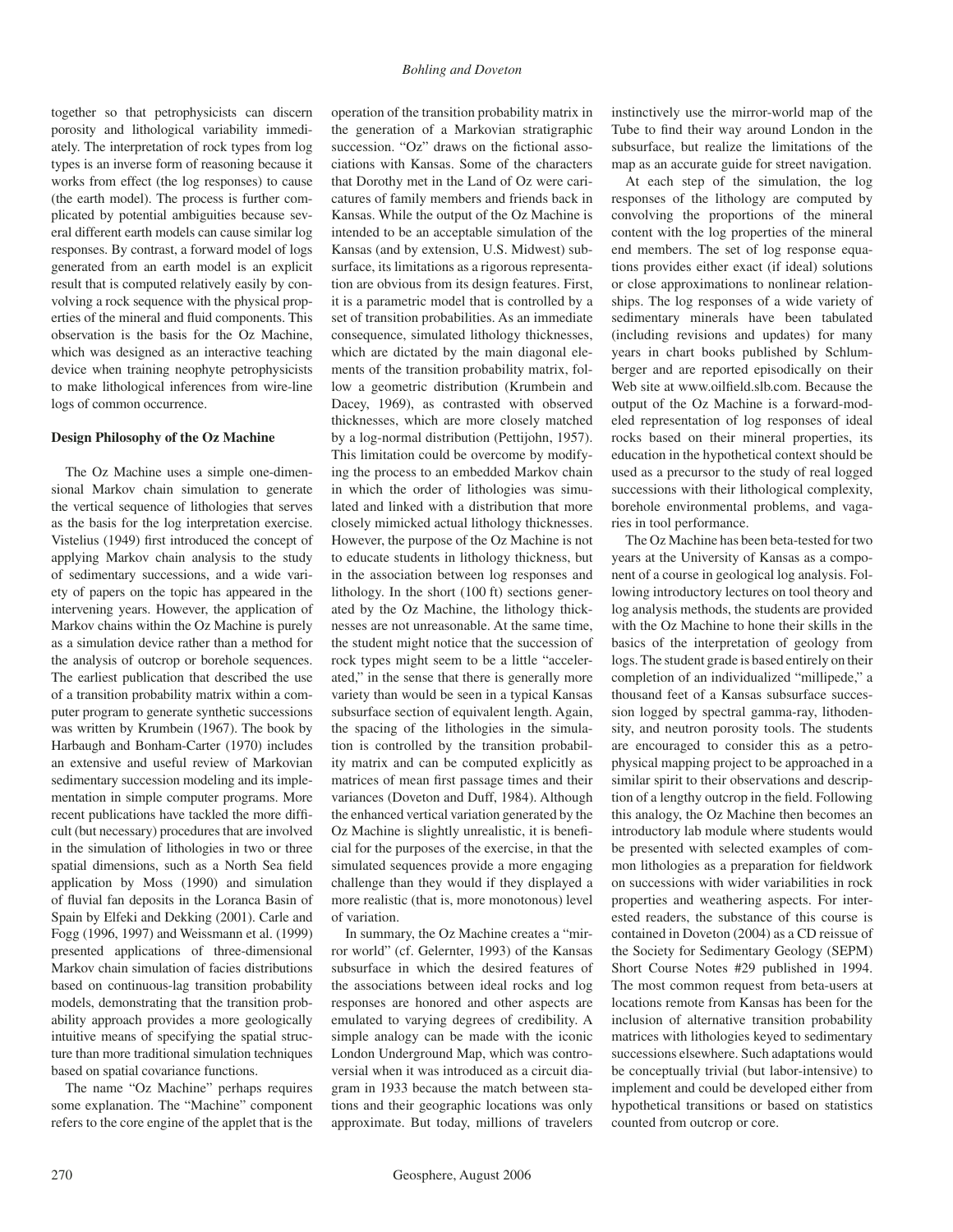#### **Simulation Details**

A first-order Markov chain represents a sequence of discrete states in which the transitions between states can be described according to a fixed set of one-step transition probabilities (Ross, 2000; Duda et al., 2001). That is, if  $\{X_n, n = 0, 1, 2, \dots\}$  represents the sequence, with the possible states represented by a set of integer values, then a first-order Markov chain is characterized by the set of one-step transition probabilities  $P_{ii} = Pr[X_{n+1} = j | X_n = i]$ , the probability that state *j* will follow state *i*. Within the Oz Machine, the simulation process employs a matrix that specifies single-step upward transition probabilities between eighteen different lithologies. Each run generates a 100 ft vertical section, composed of fifty 2 ft intervals, that is built from the bottom up. The entire set of upward transition probabilities,  $P_{ij}$  is stored in an  $18 \times 18$  transition probability matrix. This is schematically illustrated in Figure 1, and the grouping into six evaporite lithologies, nine lithologies typical of marine carbonate-shale successions, and four typical of clastic coalbearing successions is shown. If interval number *n* consists of lithology number *i*, then the lithology for interval  $n + 1$  is determined by selecting the transition probabilities from row *i* of the transition probability matrix, converting these to a cumulative density function for the lithology of interval  $n + 1$ , and drawing a lithology at random from this cumulative density function. That is, the lithology for interval  $n + 1$  is taken as the first lithology,  $j$ , for which

$$
\sum_{k=1}^{j} P_{ik} \ge u \tag{1}
$$

where  $u$  is a uniform random number. Figure 2 illustrates the process of selecting the lithology for an interval overlying a dolomite interval. The lithology for the first (deepest) interval in the section is determined by a random draw from a cumulative density function built from a vector of eighteen entry probabilities.

Following the creation of a sequence of lithologies, the program generates a corresponding suite of logs through a three-step process. First, each lithology is mapped to a set of component minerals according to a set of prescribed recipes with a small degree of random variation. So, for example, the quantitative composition of a "dolomitic limestone" is dictated by its syntax of calcite as the dominant mineral, dolomite as the subordinate mineral, and a pore volume as would be typical for a dolomitic limestone. Each two-foot interval of constant lithology is subdivided into four halffoot intervals, to match the digital sampling for



**Figure 1. Schematic representation of transition probability matrix employed in the Oz Machine. The nonzero transition probabilities, indicating possible upward transitions lithology i (rows) to lithology j (columns, in same order as rows), are shaded (ls—limestone).**



**Figure 2. Illustration of lithology selection for an interval overlying an interval of dolomite, including only those lithologies with nonzero upward transition probabilities (in parentheses) from dolomite. Next lithology up is that for which cumulative probability exceeds a uniform random number,** *u***.**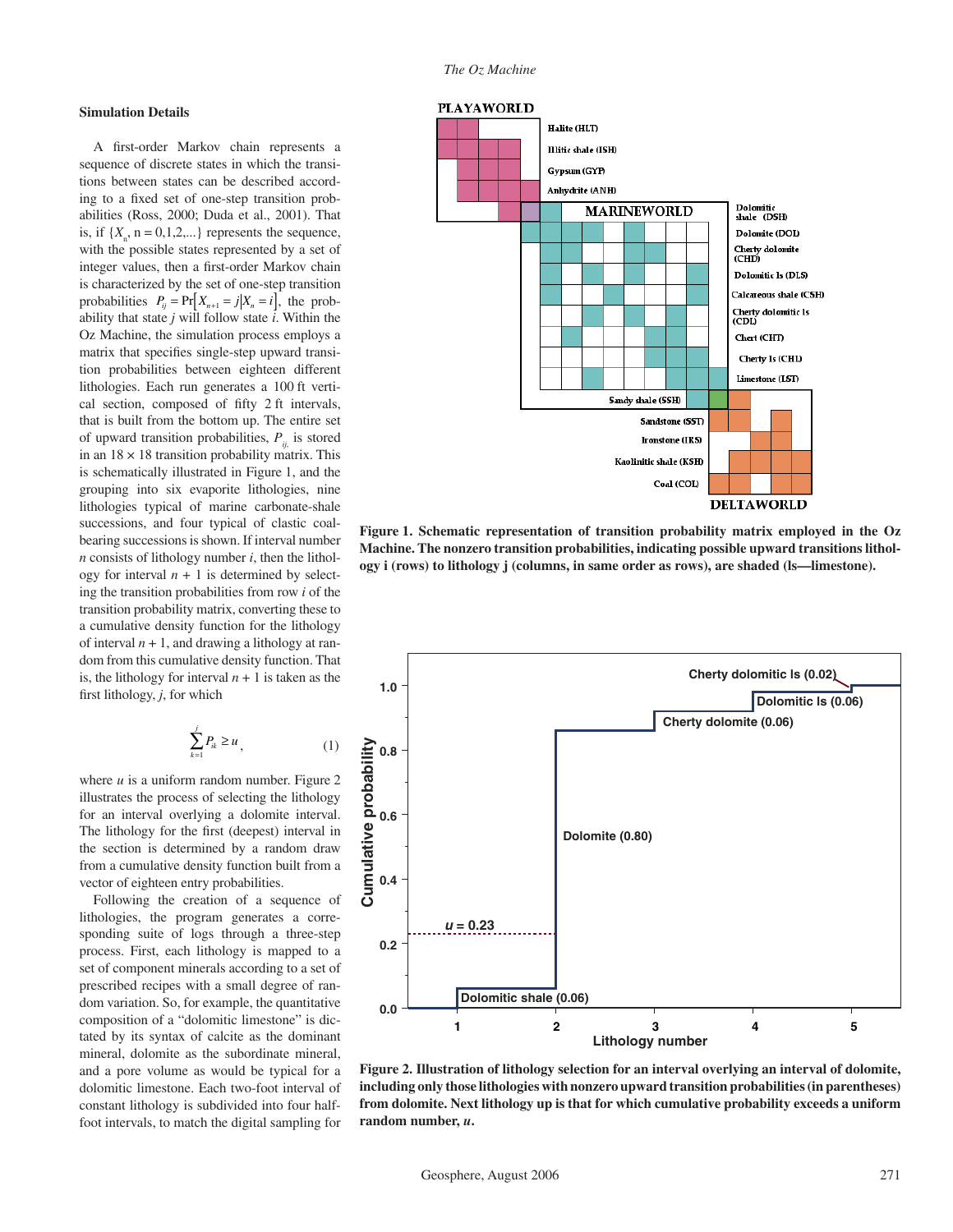a typical logging run, and the mineral composition for each half-foot interval is given by adding a small degree of noise (averaging out to a few percent variation) to each nonzero component in the ideal mineral composition and then rescaling the result to 100%. The minor random component added introduces some compositional variability but is limited in size so that lithological integrity is maintained without, for example, the transmutation of dolomitic limestones to limestones, dolomites, or calcitic dolomites. The component minerals employed are halite, gypsum, anhydrite, illite, dolomite, quartz, calcite, iron, kaolinite, coal, and finally a mineral named "porosity," which is equated with pore fluids, represented by freshwater mud-filtrate.

Next, the volumetric mineral composition vector, **V**, for each half-foot interval is mapped to the vector of log responses, **L**, through the forward composition equation,

$$
\mathbf{L} = \mathbf{C}\mathbf{V},\tag{2}
$$

where **C** is a matrix specifying the log properties for each component (Doveton, 1994). So, for example, modeling of the density log response of a cherty dolomitic limestone by this algorithm would be given by:

$$
\rho_b = L \cdot \rho_L + D \cdot \rho_D + Q \cdot \rho_Q + F \cdot \rho_F, \quad (3)
$$

which is a mass-balance relationship that computes the bulk density as the sum of the products of the proportions of calcite, dolomite, chert, and pore fluid  $(L, D, Q, F)$  by their respective log densities. Application of the matrix algorithm allows four synthetic logs to be computed and displayed by the Oz Machine as gamma ray, neutron porosity, density porosity, and photoelectric index curves. The log property matrix, **C**, is "hard-wired" in the code and is specified without noise, so that variations in the synthetic logs are due to the minor variations in the mineralogical composition for each lithology, discussed in the previous paragraph, except for the gamma-ray log. A small degree of additional random variation is added to the gamma-ray log to reflect the relatively higher degree of stochastic variation in this log.

Finally, the sequence of log values generated from the mineral compositions is then convolved with a five-point smoothing filter as a simple emulation of tool resolution. If  $x_i$  represents the original value of a particular log at depth *i*, then the smoothing process replaces this value with

$$
\tilde{x}_i = 0.05x_{i\cdot 2} + 0.20x_{i\cdot 1} + 0.50x_i + 0.20x_{i\cdot 1} + 0.05x_{i\cdot 2}.
$$
\n
$$
(4)
$$

Although this smoothing filter is not designed to reproduce the actual smoothing characteristics of any particular logging tool, it yields a degree of realism that is quite adequate for the purposes of this learning tool.

#### **Program Design**

The program consists of a small set of Java classes with a fairly straightforward information flow. The Markov chain class generates a sequence of integer values, each representing the lithology for each two-foot interval. This sequence is generated from the lowest interval upward, based on the  $18 \times 18$  upward transition probability matrix specified directly in the Java code. The Lithology class simply specifies the properties for each lithology, including its type mineral composition, its displayed name, and the name of the image file containing the displayed symbol for that lithology. Thus, the Lithology class is required to turn the sequence of integers generated by the Markov chain class into a sequence of lithologies. The Log Suite class is responsible for converting this sequence of lithologies into a sequence of values for all four of the displayed logs. The code in Log Suite steps through the entire sequence at halffoot increments and, at each depth, calls a routine in the Lithology class to return a mineral composition based on the lithology at that depth (the type composition for that lithology plus a

random perturbation), and then computes the set of logs corresponding to that mineral composition. The Log Suite code then adds additional random noise to the gamma-ray log and applies the five-point smoothing filter to each log, as described above, to produce the final set of synthetic logs.

The main class, Oz Machine, implements the graphical user interface (GUI) and coordinates the activities of the other classes. As is typical with many programs of this nature, significantly more code is devoted to handling interactions with the user than to the underlying mathematical computations. However, Java's Swing library of high-level GUI components considerably eased development of the user interface code.

#### **Program Operation**

We have tried to make the program operation as simple as possible so that the student can expend his or her mental effort learning about geological log interpretation, rather than figuring out how to use the software. The introductory Web page (at http://www.kgs.ku.edu/ PRS/ReadRocks/OzIntro.html) contains a brief introduction to the software along with links to further explanatory material and a link to the online tutorial in geologic interpretation of logs that the Oz Machine was originally designed to accompany. There is also a link to a site from which the student can download



**Figure 3. An example Oz Machine display in its initial state, before the student has started**  filling in the depth track with selected lithologies.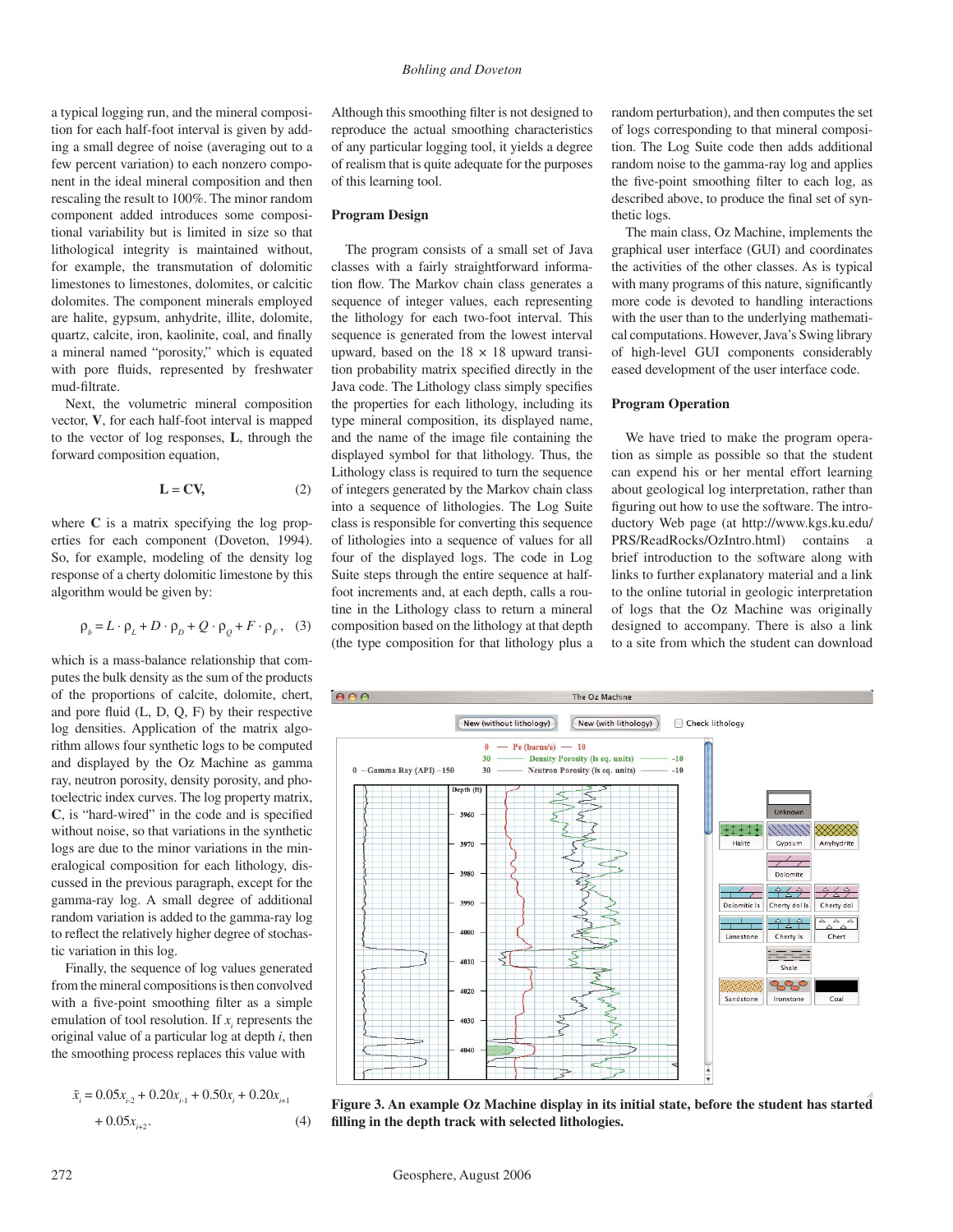a recent version of the Java runtime environment, should that be required.

Upon launching the Oz Machine, the student will see a display like the one shown in Figure 3, although with a different depth range and a different log sequence. (The top depths for each sequence are randomly generated.) The gammaray log is displayed in the left track and the neutron porosity, density porosity, and Pe logs are all displayed in the right track, in a display that follows petroleum industry log-plotting conventions fairly closely. The student begins the exercise by selecting one of the lithology symbols in the palette on the right and then clicking in the depth track to paint in that lithology at selected depths. Each assignment (click) fills in a twofoot interval with the chosen lithology, where the intervals correspond to the depth increments in the blue-line grid. The "Unknown" lithology button at the top of the palette serves as an eraser, allowing the user to return any two-foot interval to its unassigned state.

Figure 4 shows the same example as Figure 3 after the student has worked partway through the assignment. The student has first picked the shale intervals, indicated by their high gammaray values, and then the anhydrite interval, indicated by its anomalous porosity log values. Then, the task of unraveling the more subtle log variations among the carbonate rocks (limestones and dolomites) that constitute most of the rest of the section has been started. The "Check lithology" check box has also been clicked, so that the program indicates when the user has made an incorrect assignment. Incorrect assignments are marked by a red circle to the left of the corresponding two-foot interval in the depth track. Figure 5 shows the display after the student has successfully completed the exercise.

At any time, a click of the **New (without lithology)** button will generate a new display with a different log suite and a clear depth track waiting to be filled in. Alternatively, clicking **New (with lithology)** will generate a display with the depth track filled in with the true lithology, allowing students to generate examples for familiarizing themselves with typical log-lithology associations. Figure 6 shows a montage of such displays, which emphasizes that the Markov chain simulation process is capable of emulating a variety of depositional sequence styles.

### **CONCLUDING REMARKS**

Despite the relatively limited lithological palette and the use of a transition probability matrix tuned to the North American Midcontinent, the Oz Machine renders a variety of compellingly realistic log suites, from wildly oscillating evaporite sequences through monotonous marine







**Figure 5. An example Oz Machine display where the student has successfully completed the exercise.**